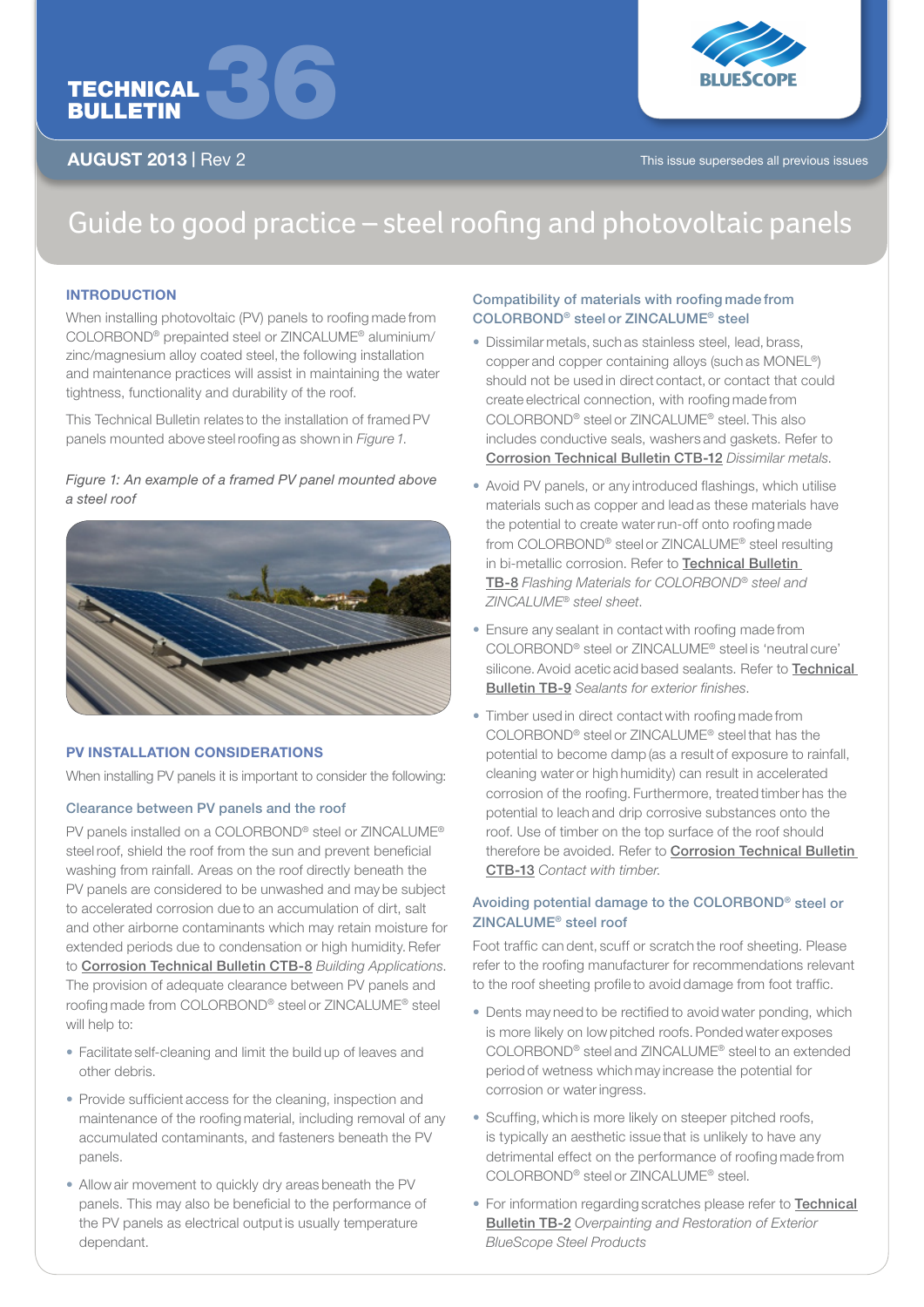#### **Sunscreens**

Sunscreens containing semi-conducting metal oxides such as titanium dioxide (TiO $_{\rm 2}$ ) and zinc oxide (ZnO) can accelerate the degradation of organic materials, including paint systems. To protect the surface of roofing made from COLORBOND® steel, it is recommended that titanium dioxide (TiO<sub>2</sub>) and zinc oxide (ZnO) containing sunscreens DO NOT contact the COLORBOND® steel surface. Refer to Technical Bulletin TB-13 *General Guide to Good Practices in the use of Steel Roofing and Walling Products*.

# Maintaining the watertightness of the existing roof made from COLORBOND® steel or ZINCALUME® steel

- The installation of PV panels should allow free drainage of moisture from all surfaces and avoid the ponding of water.
- Any penetrations through the roof should be placed in such a manner so as to minimise the risk of water ingress. Penetrations through the roofing sheet should be properly sealed using appropriate flashings and sleeves, and/or neutral-cure silicone sealants. Refer to Technical Bulletin TB-8 *Flashing materials for COLORBOND® steel and ZINCALUME® steel sheet*, and relevant industry standards.
- Avoid valley fixing or valley holes for electrical cables.
- PV fasteners and brackets should be installed away from sheet side laps as they may distort the profile and interfere with the specifically designed anti-capillary laps, leading to the ingress of water.

#### Rainwater collection

If rainwater from the roof is collected for domestic use, check with the supplier of the PV system to ensure that it does not interfere with the required water quality.

# Fasteners and brackets

Fasteners and brackets used in the installation of the PV panel should have a service life comparable with the expected performance of the roofing made from COLORBOND® steel or ZINCALUME® steel and be appropriate for the PV panels. This includes the replacement of any corroded roofing fasteners that will be located beneath the new PV panels. Refer to fastener manufacturer recommendations.

#### **Swarf**

During the installation of the PV panels or ancillary items, daily removal of swarf should be conducted. Refer to **Technical** Bulletin TB-5 *Swarf staining of steel profiles*.

#### Electrical cables

Electrical cables should not sit directly upon the roof as this may lead to the accumulation of dirt, salt and other airborne contaminants. Alternatively, affix cables to the PV panel support structure.

#### **Earthing**

Ensure appropriate earthing of the PV system. Stray currents to the roof made from COLORBOND® steel or ZINCALUME® steel may accelerate corrosion. Refer to Australian and New Zealand Standard AS/NZS 5033:2012 *Installation and safety requirements for photovoltaic (PV) arrays*.

#### **Safety**

• For both the installation of PV panels and ongoing maintenance, BlueScope Steel recommends working safely in accordance with relevant State legislation.

- Precautions should be taken to ensure that any worker or equipment does not come in contact with overhead power lines or other electrical items.
- The surface of roofs can be slippery when wet, hence working on a wet roof is not recommended.

#### **MAINTENANCE**

As unwashed areas have an increased risk of corrosion compared to washed areas, regular cleaning is recommended. Generally, unwashed areas should be cleaned with fresh, potable water, at least every 3 months for coastal or industrial areas and at least every 6 months in other applications. This may coincide with any periodic or scheduled PV panel cleaning. Further guidance for maintaining unwashed areas is contained in Technical Bulletin TB-4 *Maintenance of COLORBOND® steel and ZINCALUME® steel*.

Maintenance should also include an inspection of the condition of the roofing fasteners, as well as the surface condition of roofing made from COLORBOND® steel or ZINCALUME® steel. This will allow a review of the washing frequency, whether any fasteners require replacement and if remedial work is required to the roof sheeting.

The recommendations above regarding potential damage to the COLORBOND® steel or ZINCALUME® steel roof also apply to maintenance work conducted on the roof.

Other maintenance considerations include (but are not limited to):

- ensuring that any washing does not flood the eaves of the building, which could cause damage to ceilings.
- adhering to relevant State/Territory/Municipality water restrictions.
- ensuring that runoff from any washing does not contaminate rainwater collected in tanks or local water courses.

#### Note:

For further details and guidelines about installing PV systems refer to the website of the Clean Energy Council: http://www.cleanenergycouncil.org.au/

# Related Technical Bulletins:

#### Technical Bulletin TB-2

*Overpainting and Restoration of Exterior BlueScope Steel products*

Technical Bulletin TB-4

*Maintenance of COLORBOND® steel and ZINCALUME® steel*

Technical Bulletin TB-5

*Swarf Staining of Steel Profiles*

# Technical Bulletin TB-8

*Flashing Materials for COLORBOND® steel and ZINCALUME® steel sheet*

Technical Bulletin TB-9

*Sealants for exterior finishes*

# Technical Bulletin TB-13

*Guide to Good Practices in the use of Steel Roofing and Walling Products*

Corrosion Technical Bulletin CTB-8

*Building Applications*

Corrosion Technical Bulletin CTB-12 *Dissimilar Metals*

Corrosion Technical Bulletin CTB-13 *Contact with Timber*